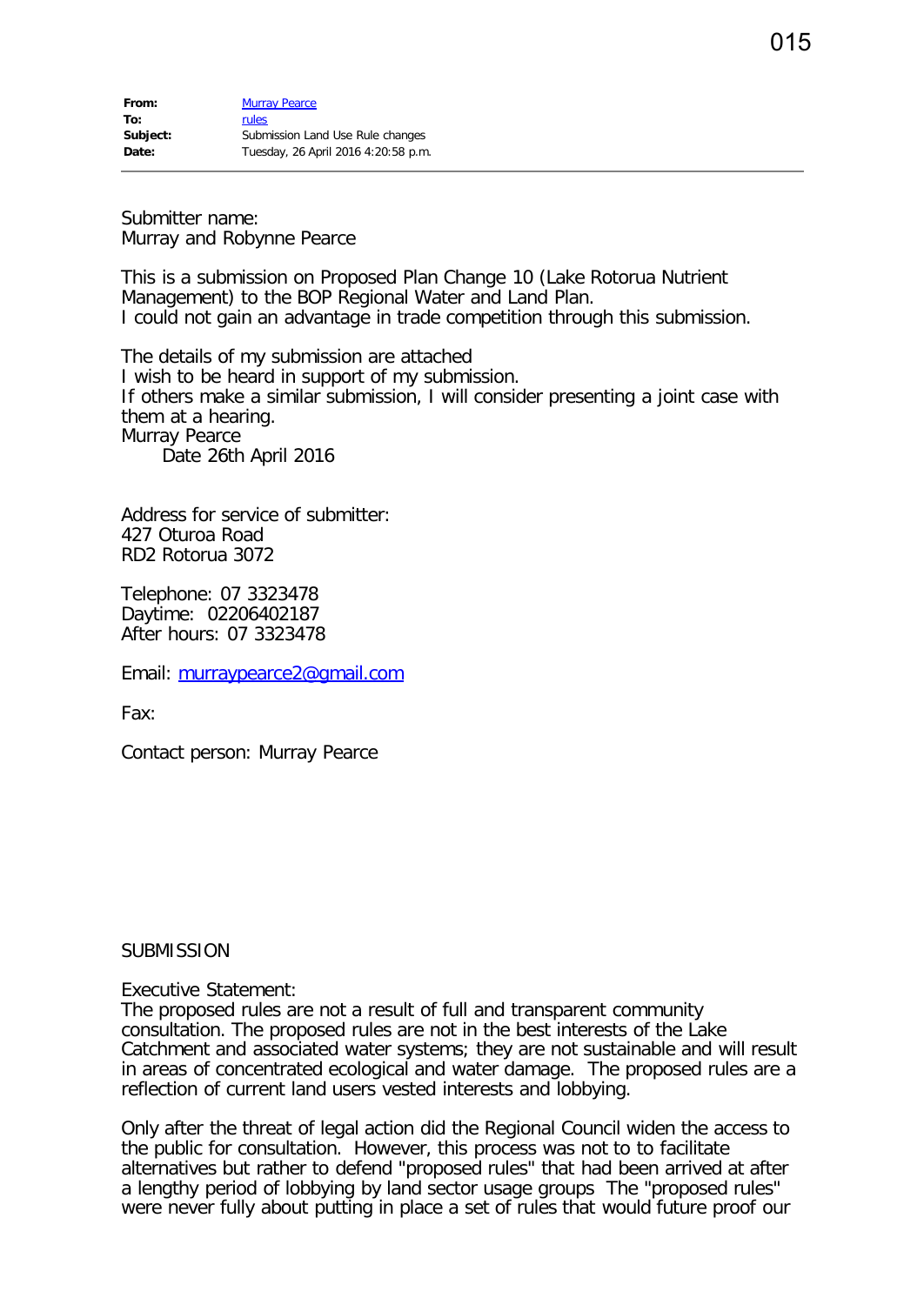Lake and Lake Catchments. The "proposed rules" were always about protecting vested interests of a small number of catchment residents and land users. As a consequence the proposed rules environmental and community protection elements have been compromised.

The consultation process was fatally flawed as no derivation from the established council plan of action was considered. Issues that have precedence in Environmental law were not considered at all. The responses offered by council staff to submitters concerns during this forced peiod of consultation were both cynical and ill informed.

Land Use Capacity was dismissed in the limited open consultation process because of the stated reseason; that it would cause too much disruption to current land users. It had been discussed during StAG consultation and dismissed. No details were forth coming and therefore no possible future changes were discussed openly or transparently. Current land use has been locked in and current sector land users protected. The publised rules are a clumsy attempt at appeasing lobby groups and a stated intention of an arithmetic reduction of Nitrogen loading of our Lake by Regional Council.

The Rules as they are proposed at the moment, force the majority of land owners and users in the catchment, to subsidise the established poor land management practices of commodity producing industries such as Dairying. The rules give special rights and previleges to activities that have an established history of preventible Nitrogn leaching. The proposed levels of Nitrogen leaching for established intergenerational polluters are unfair, environmentally unsustainable and unneccessary.

Table LR4 – sector based and no linking at all to the quality of land being used and its ability to hold or leach nutrients.

The proposed rule changes talk about Phosphate leaching. However, the proposed rules do not put in place land management practice laws that would contain phosphate from processes like harvesting plantation forests. They mention the need for them but do not specify what measures must be taken or how effective Phosphate retention is to be achieved.

Land Use Rules 4: The proposed Rules target small land holdings under 40 Hectares to gain the required Nitrogen reduction that allows the major sources of Nitrogen entering the catchment to pollute at unsustainable levels. The proposed rules will result in neighbouring properties on the same LUC catorgory land being entitled to use their land in vastly different ways. These rules are based on protecting present sector uses not possible future. The proposed rules prevent the growing of commercial crops and fodder on small blocks. However, the proposed rules are so one sided that they permit the importation of fodder from catchments outside the catchement of Lake Rotorua. They even allow the importation of PKE from tropical sources where diseases like foot and mouth are prevalent. The proposed rules allow the catchment to be used as a feed pad using outside fodder sources, yets disallows the small in catchment blocks to provide in catchment fodder for in catchment feeding.

We propose that the rules be ammended to state that all fodder consumed in the catchment be produced within the catchment. This would allow small blocks to be supported financially by the large fodder consumers and not penalised. The rules will result in pockets of intense leaching and do not provide any mechanism of local ground water contamination monitoring or control. The issue of water sourcing from wells in these pockets of intensive pollution is not consisdered at all in the proposed rule changes. The issue of public health is completley ignored so that there is no information about how dangerous the groundwater within these areas of intense pollution are becoming. The Regional Council is ignoring established science and precedence in this matter. In the context of the proposed rules the council is ignoring Policy WL 3B We propose that ground water monitoring from well and seeps from different depths be monitored and reults punblished as a matter of community health and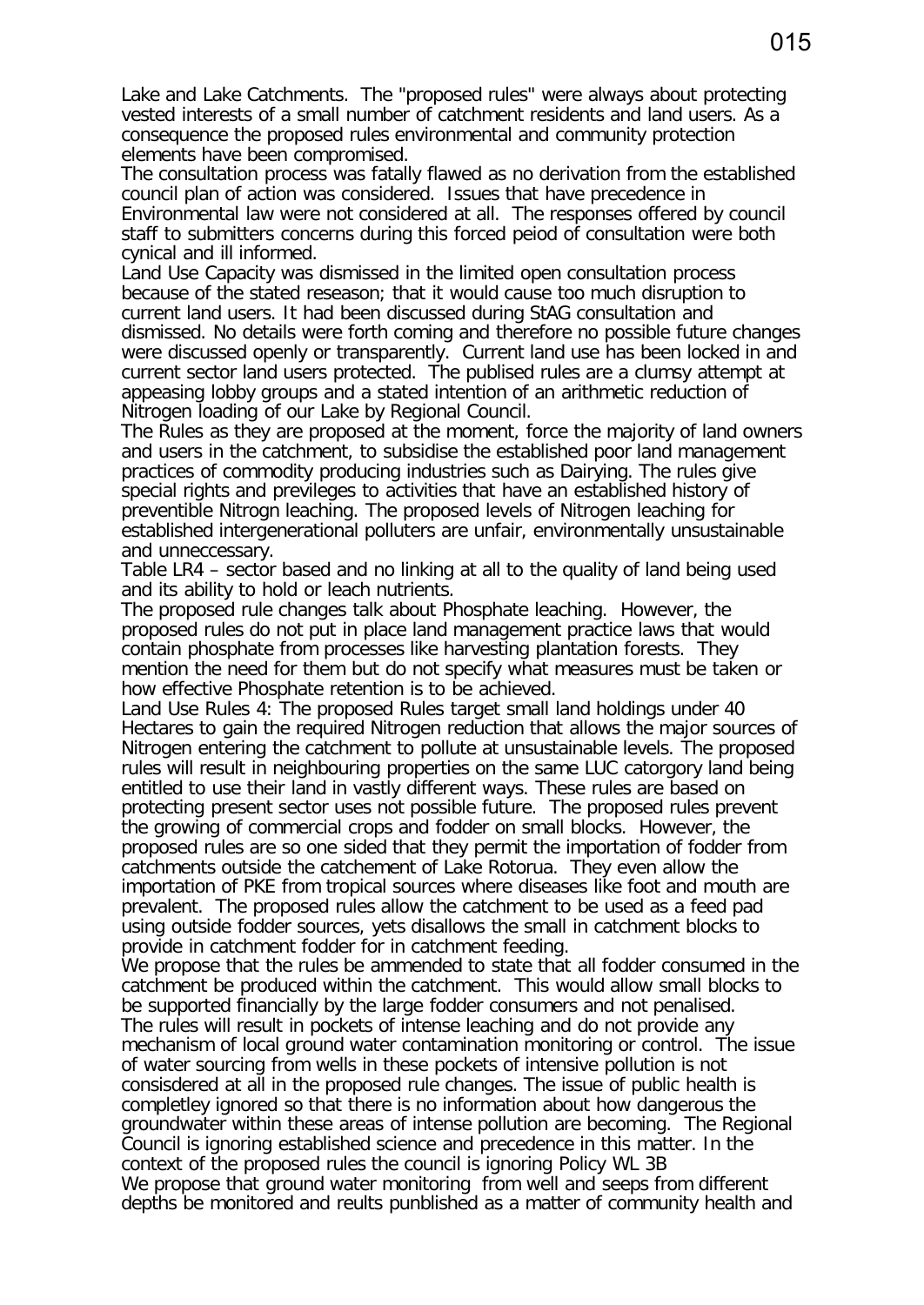common sense. The areas to be monitored are those downstream from known high leaching activities

Land Use Rule 10: The trading of Nitrogen credits will further intensify the issue of pockets of pollution. Trading in pollutants is abhorent and just allows the continuation of pollution. The rules should be rewarding reduction in pollution only. The rate payers should not be putting in place mechanisms that reward some financially and not others. The trading in Nitrogen is an artificial and not environmentally benefitting construct. It is simply a mechanism that benfits the wealthy at the expense of the environment.

We propose that Nitrogen Allowances be establised by LUC values only. That these allowances be non transferrable and only changed if the land itself changes. Nitrogen Allowances based on previous pollution records -

"grandparenting" have no environmental worth. In fact such allowances are environmentally damaging and go in the complete opposte direction of the stated Environmental intent of Council.

The Proposed rules take no account of the damage being down to soil structure from intense stocking in the permitted high leaching areas. It is well known and published by NZ Government Agencies that intensive stocking is damaging the ecological viability of the affected soils. The future and more sustainable uses of these soils is being compromised by the proposed rules that favor poor land managment. The proposed rules only mention limiting stocking rates on small blocks. It ignores the damage being done on large dairy units. The rules not only discriminate in favor of the intensive poorly land managed dairy operations they are also closing down future more sustainable and profitable land uses. We propose that stocking limits be imposed on all land users in the catchment linked to LUCs. No two or more neighboring properties with identical LUCs should have differing stocking rates. The rules should reflect the environmental stewardship of the catchment. The rules should not be related to the land use sector that the owners belong to. The proposed rules reflect a disregard for land management for the benefit of high producing low profit (at the best of times) commodity owned businesses of a few.

The proposed rules do not consider the very nature of the business of Land Users they are protecting and forcing others to subsidise. Plantation Forestry and Dairy Industires are commodity industries. When prices are high for these commodities then these businesses must increase production to take advantage of the higher commodity prices. Unless the fines are extremely high or enforcment extremely quick and effective then these commodity produers will increase production and therefore environmental damage.

We propose that the rules include stated mechanisms that will stop commodity produers increasing production that increases pollution during periods of high commodity prices.

## Conclusion:

The Proposed rules have been arrived at through lobbying from current land use sector groups. They are not written with future and environmental interests at their heart. They are a cynical attempt at reducing Nitrogen loading in our Lake Catchment whilst protecting the financial interests of those who in recent years intensified their pollution activities, whilst knowing that the consequences would be environmently damaging.

The proposed rules are unfairly discriminating in favour of a few influencial land owners. The rules force the majority of land owners in the catchment to subsidize the polluting activities of a few. They allow the polluters to use the catchment as a feed pad using fodder produced outside the catchement and thus importing Nitrogen into the catchement from outseide sources. At the same time the rules stop small block owners from growing fodder crops that they could on sell to others within the catchment. The proposed rules therefore divide the community into the polluters and those being forced to subsidize the polluters.